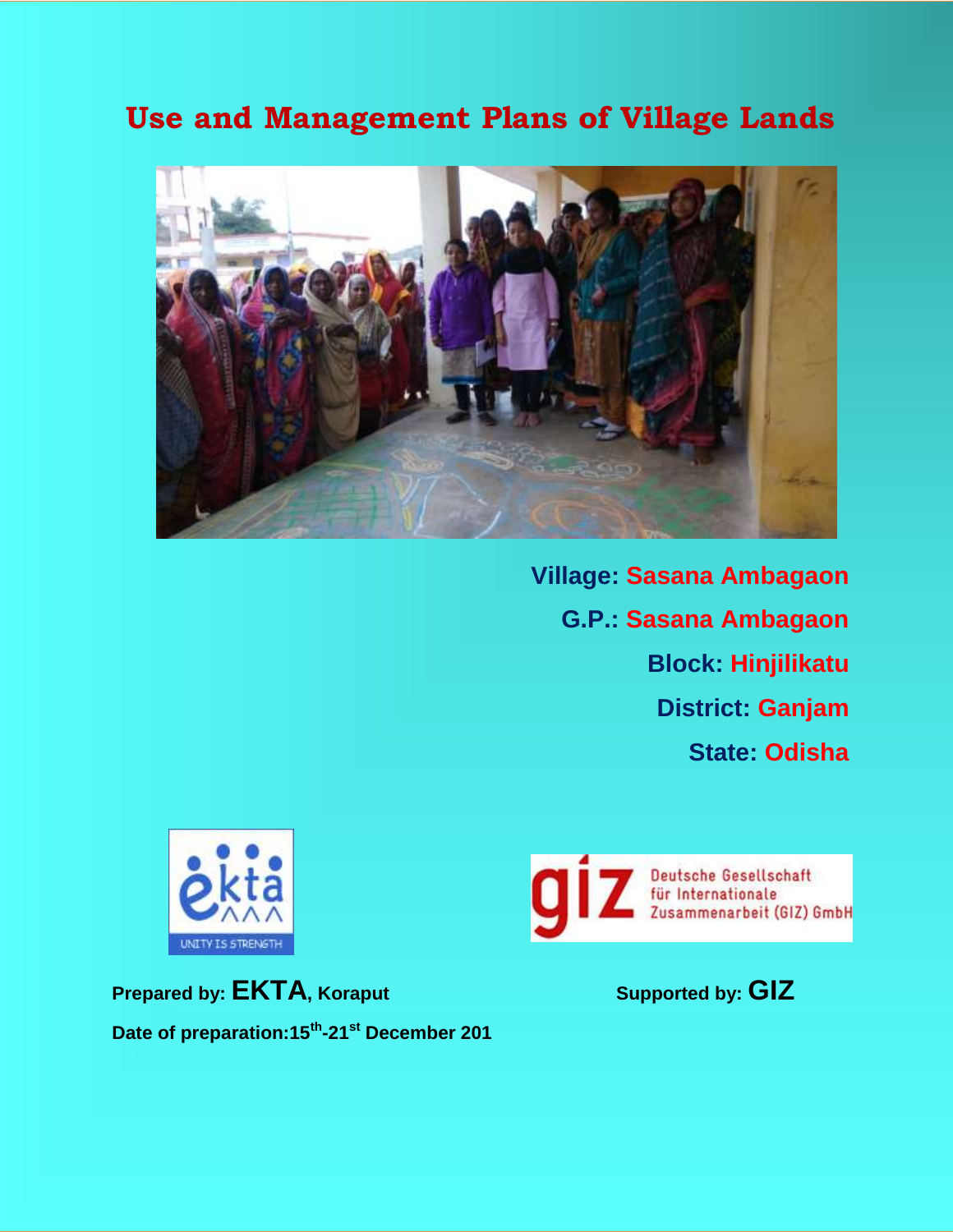## **Village Information**

| <b>Household Details</b> |     | <b>Village Resources</b><br>(Institutions) |    | <b>Other Village Resources</b> |          | <b>Human Resource</b><br><b>Details</b> |    |
|--------------------------|-----|--------------------------------------------|----|--------------------------------|----------|-----------------------------------------|----|
| Total                    | 710 | <b>Primary School</b>                      | 01 | <b>Tube Wells</b>              | 29       | Sarapanch                               | 01 |
| Households               |     |                                            |    |                                |          |                                         |    |
| Tin-roofed               | 78  | <b>Upper Primary</b>                       | 01 | <b>Mobile Tower</b>            | 03       | Naeb-                                   | 01 |
| Houses                   |     | <b>School</b>                              |    |                                |          | Sarapanch                               |    |
| Mud and                  | 20  | <b>High School</b>                         | 01 | <b>Rice Mill</b>               | 01       | Ward                                    | 08 |
| straw                    |     |                                            |    |                                |          | <b>Members</b>                          |    |
| houses                   |     |                                            |    |                                |          |                                         |    |
| Pucca                    | 612 | Aadarsh                                    | 01 | <b>Grocery</b> and             | 45       | Panchayat                               | 01 |
| (cement                  |     | Vidyalaya                                  |    | other Shops                    |          | <b>Samiti</b>                           |    |
| concrete)                |     |                                            |    |                                |          | <b>Member</b>                           |    |
| <b>Houses</b>            |     |                                            |    |                                |          |                                         |    |
| S.C.                     | 206 | Anganwadi                                  | 01 | Crematory                      | 03       | Grama                                   | 01 |
| Households               |     | <b>Centre</b>                              |    |                                | hectares | <b>Rojagar Sevak</b>                    |    |
| General                  | 71  | G.P. Office                                | 01 | Anabadi land                   | 50       | <b>Supply</b>                           | 01 |
| Category                 |     |                                            |    |                                | hectares | (Ration)                                |    |
| <b>Households</b>        |     |                                            |    |                                |          | <b>Assistant</b>                        |    |
| <b>OBC</b>               | 433 | Radhakrushna                               | 01 | <b>Grazing Land</b>            | 40       | <b>Supply Officer</b>                   | 01 |
| Households               |     | <b>Yuvak Sangha</b>                        |    |                                | hectares |                                         |    |
| Women                    | 79  | Satyabhama                                 | 01 | <b>Irrigated Land</b>          | 300      |                                         |    |
| Headed                   |     | Women                                      |    |                                | hectares |                                         |    |
| <b>Families</b>          |     | <b>Society</b>                             |    |                                |          |                                         |    |
| <b>Families</b>          | 54  | A.N.M. Centre                              | 01 | <b>Forest Land</b>             | 125      |                                         |    |
| having                   |     |                                            |    |                                | hectares |                                         |    |
| <b>PWDs</b>              |     |                                            |    |                                |          |                                         |    |
| Landless                 | 304 | Veterinary                                 | 01 | <b>Caves and</b>               | 06       |                                         |    |
| <b>Families</b>          |     | Centre                                     |    | <b>Hills</b>                   |          |                                         |    |
| Migrating                | 325 | <b>SBI Jana Seva</b>                       | 01 | <b>Ponds</b>                   | 14       |                                         |    |
| <b>Families</b>          |     | Kendra                                     |    |                                |          |                                         |    |
|                          |     |                                            |    | <b>Wild Lake</b>               | 01       |                                         |    |
|                          |     |                                            |    | Forest                         | 01       |                                         |    |
|                          |     |                                            |    | <b>Rivulet / Naala</b>         | 02       |                                         |    |
|                          |     |                                            |    | (Karamanga,                    |          |                                         |    |
|                          |     |                                            |    | Kakudia)                       |          |                                         |    |
|                          |     |                                            |    | Canal (No.9)                   | 01       |                                         |    |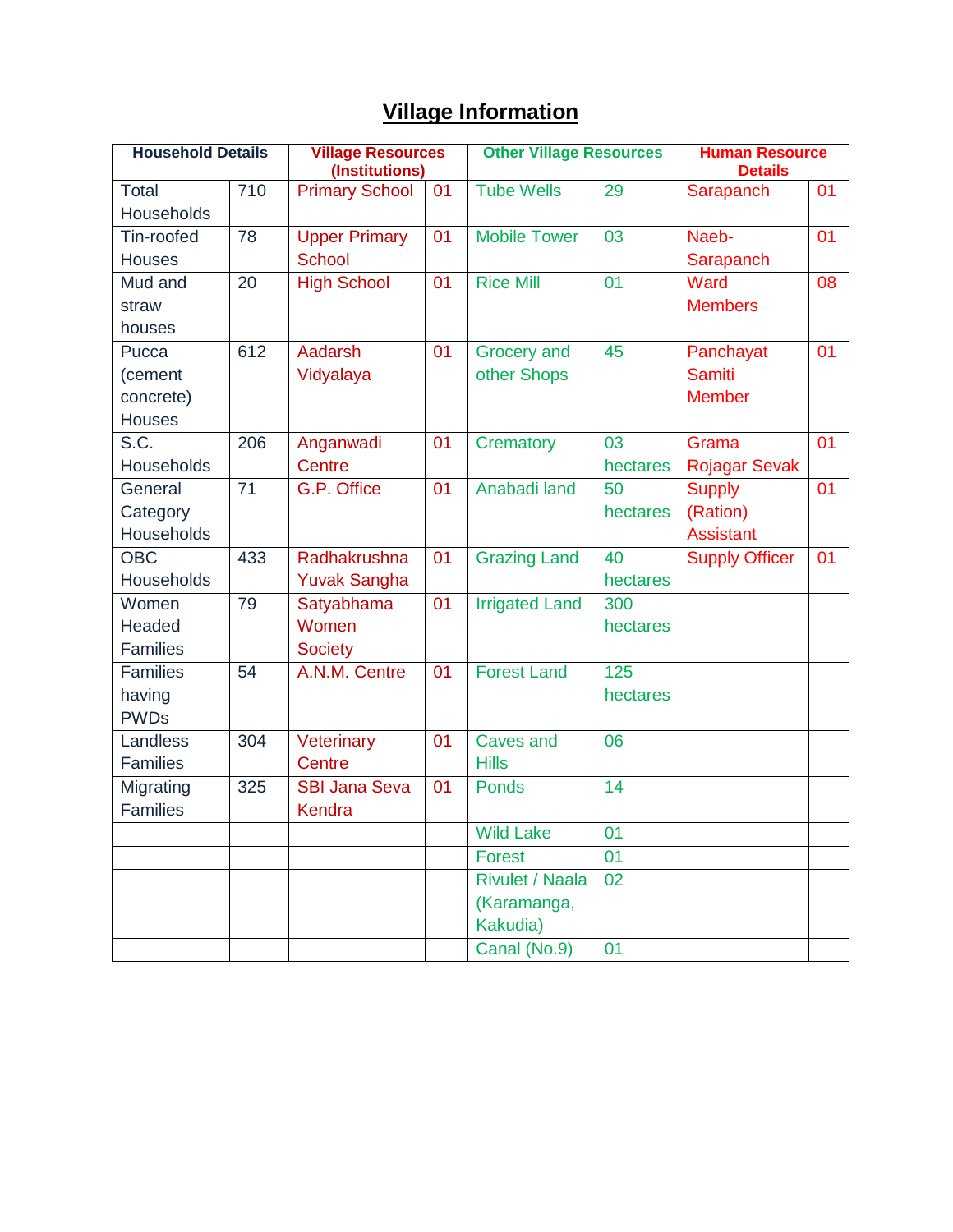| SI. No.        | <b>Designation of the Persons</b>  | <b>Name of the Persons</b> |
|----------------|------------------------------------|----------------------------|
|                | Sarapanch                          | Sangeeta Sahu              |
| 2              | Panchayat Samiti Member            | Ranjita Sabat              |
| 3              | Naeb Sarapanch                     | Muralidhar Jena            |
| $\overline{4}$ | <b>Gram Rojagar Sevak</b>          | Shiva Sankar Swain         |
| $\overline{5}$ | Village Level Worker (Grama Sevak) | Aswini Sahu                |
| 3              | Supply (Ration Assistant)          | Sanjaya Kumar Sahu         |
| $\overline{4}$ | <b>Supply Officer</b>              | Sarat Behera               |

#### **Village Information**

### **Village Transect Walk**

Todav on 15<sup>th</sup> December 2018, the transect walk was done with the active participation 8 youths and some elderly people of village Chanduli. During this transect walk, different resources and the household set ups were observed. Towards the south of the village, there exist herbal forest, mango groove, a playground for the High School, Haj Reservoir (constructed near the forest so that the wild animals can drink water from this), and a electric sub-station. Towards the southeast, the Aadarsh Vidyalaya exists. Similarly, in the same direction, stands the Giri-Gobardhan Park. The Sapua Dam, in the east is providing water for agriculture. The upper part of the village is in the east, which is stretching from Baidhar Hill to Giri-Gobardhan Hill. In this direction also there is a big pond, the water of which is being used for Kharif crops. There is a grazing land closed to the hill, which has been preserved for the cattle. There is a play ground beside the mango orchard. The villagers have preserved a place near Baidhar Hill for the cattle to take rest. Also many brick kilns have emerged in this area. Many people are dependent upon the Stone Quarry of Baidhar Hill for their livelihood. Towards the north, a pond and a place for the crematory, lands for agriculture have been reserved. Besides, a BSNL Mobile Tower has been constructed in this direction. Similarly, a play ground is there for the High School. Two Mobile Towers have been installed nearby. Moreover, in this part of the village, there is a betel field beside which Kakudia Canal and Karamanga rivulet are flowing. A harvesting yard has been constructed. Towards the west, there are Jogia Pond, No.9 Canal and Kalua Baramana Ghai Dam. These water sources are helping immensely for Kharif crops. Mainly, the villagers are rearing cattle, goats, buffaloes, sheep, poultry etc. for earning their livelihoods. Apart from this, there are 44 shops, a High School, one Primary School, Gram Panchayat Office, Rice Mill, Water tank, R.I. Office, A.N.M. Centre, Veterinary Centre and a Post Office, which are rendering various services to the villagers.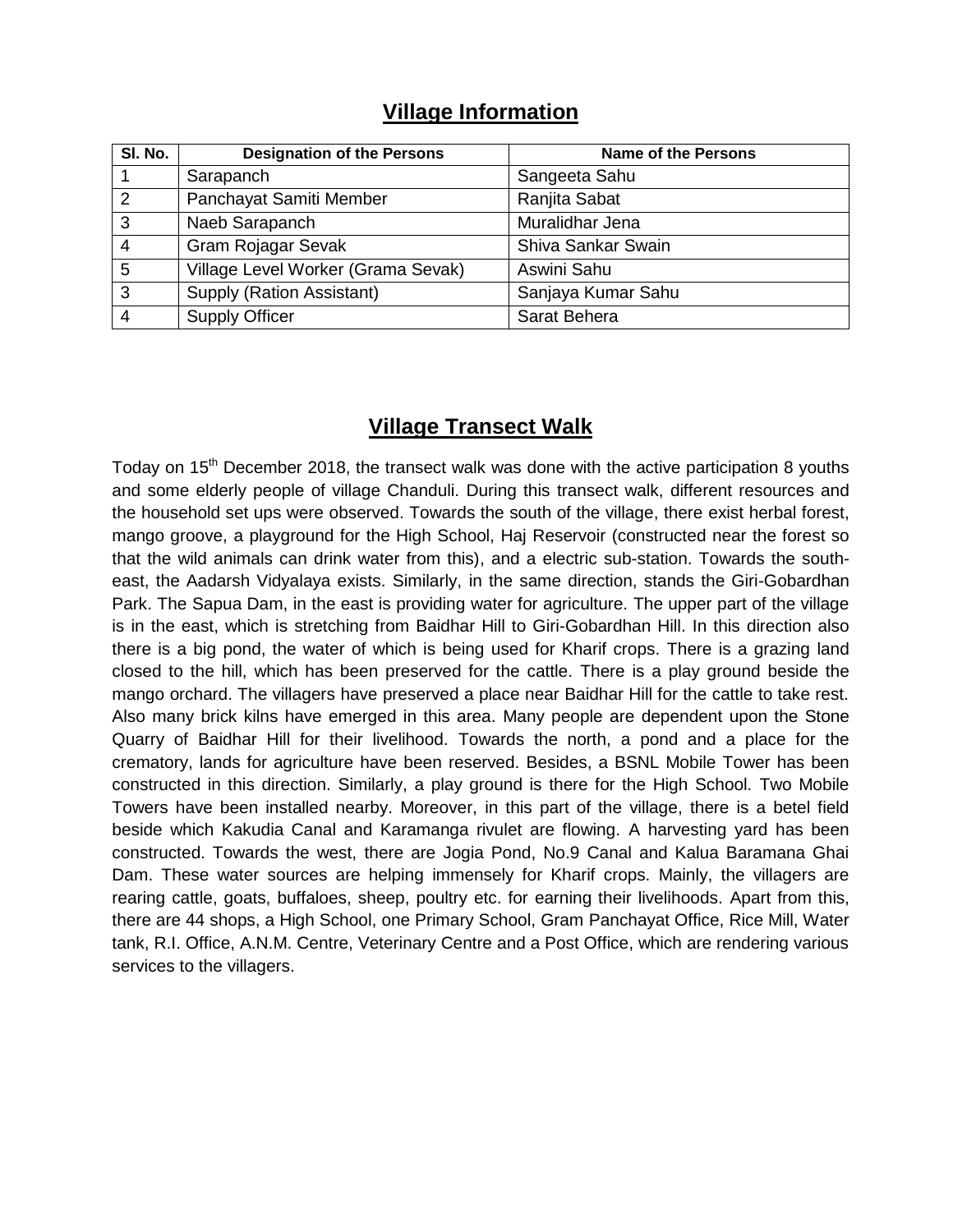#### **Village History**

Many years back, this village got settled with 100 families at Ghiatola Orchard. By that time the villagers used to suffer from small pox and cholera frequently. Besides, once a tiger from the nearby forest entered into the village and killed one man who belonged to Brahmin caste. All these happenings compelled the villagers to take decision not to stay in that village any longer. So, all the villagers divided themselves into three groups, one of which was Sasani Brahmin group. 50 families of this Sasani Brahmin group left the village and came here to the present village and got settled here. Since then, as per the name of the Barahmin group, the village was named **'Sasan Ambagaon'**. At present some 710 people belonging to different castes are residing here in this village.

### **Analysis of the Historical Timeline**



Today, on 15<sup>th</sup> December 2018, the historical timeline and its analysis of village Sasan Ambagaon in Hinjilikatu Block was prepared. The youths and the elderly people actively participated in this process. The objective of this analysis was to present and record the major happenings or incidences, whether these were natural or man-made. This analysis gave an insight into the major changes that happened over the years because of different happenings or incidences. Also, it revealed how the villagers during that time coped up with the situations.

It was during 1970, the people used to use their lands the maximum and most appropriately. But during 1990, there occurred a devastating cyclone, which badly affected the fertility of agricultural lands. After that cyclone, some of the lands lay uncultivated. By 2000 -2010, some of the homestead lands were also seen to be unoccupied and unused. By 2018, the amount of the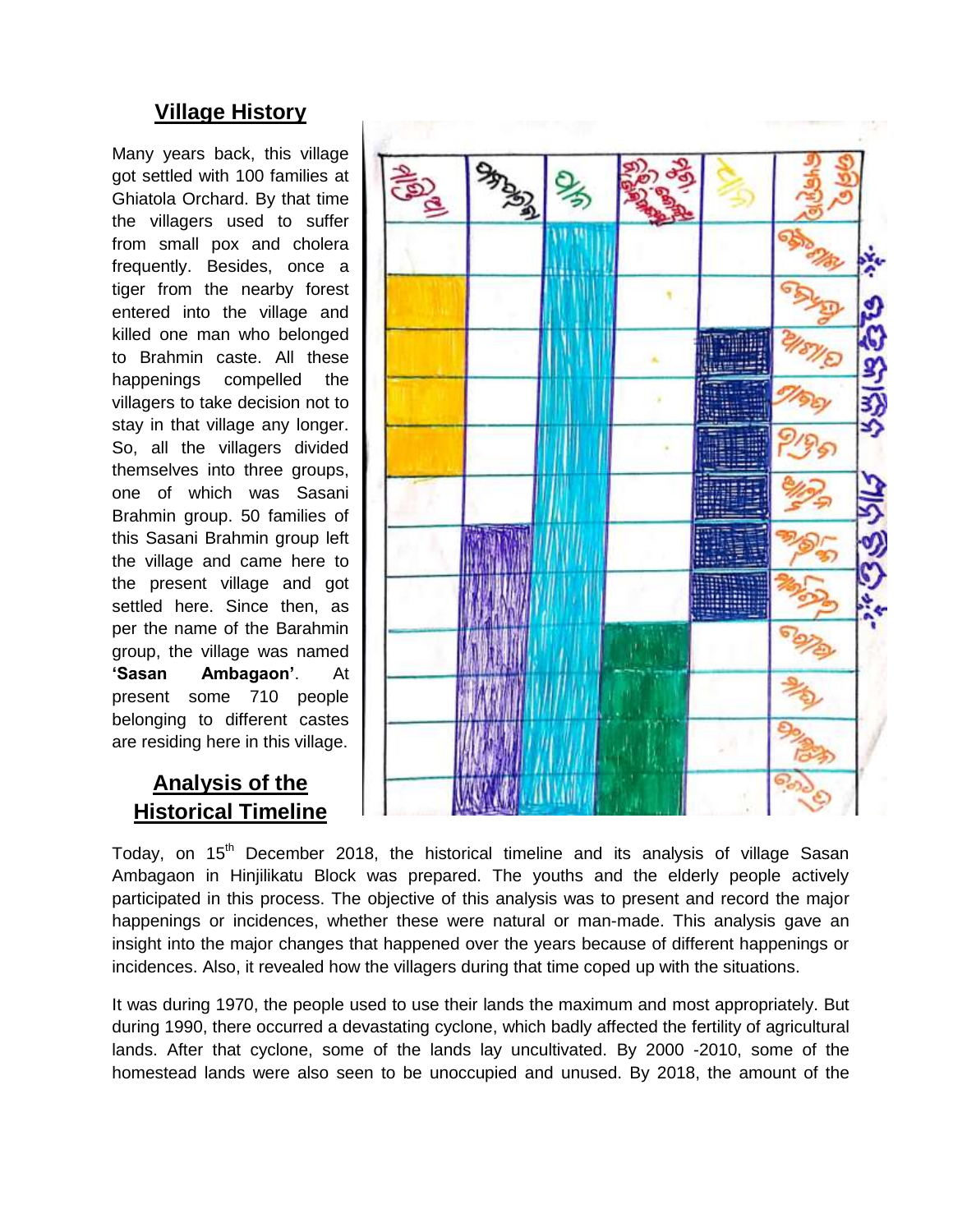agricultural lands was decreased and instead the brick kilns and grazing lands increased. Also, houses were constructed on the uncultivated lands.

The use of chemical fertilisers that started during 1970 in very less amount, are being largely used in agriculture by now days. This has caused the drastic decrease in use of bio-fertilisers.

#### **Social Map**



### **Analysis of Social Map**

Today, on 16<sup>th</sup> December 2018, the preparation and analysis of Social Map was done at Sasan Ambagaon village. On this map, the social and economic condition of the village was demonstrated. As per this map, there are a total 710 families living in the village. Regarding the types of the houses, there are 78 tin houses, 20 thatched houses, 612 RCC houses in the village. Among the communities, there are 433 O.B.C. families, 206 S.C. families, 71 General Caste families, 79 women-headed families, 54 families having Divyangs, 304 landless families and 325 migrating families living in the village.

Among the resources, there are 29 tube wells, one Water Tank for supply of drinking water and 5 open wells, which are fulfilling the needs of water of the villagers.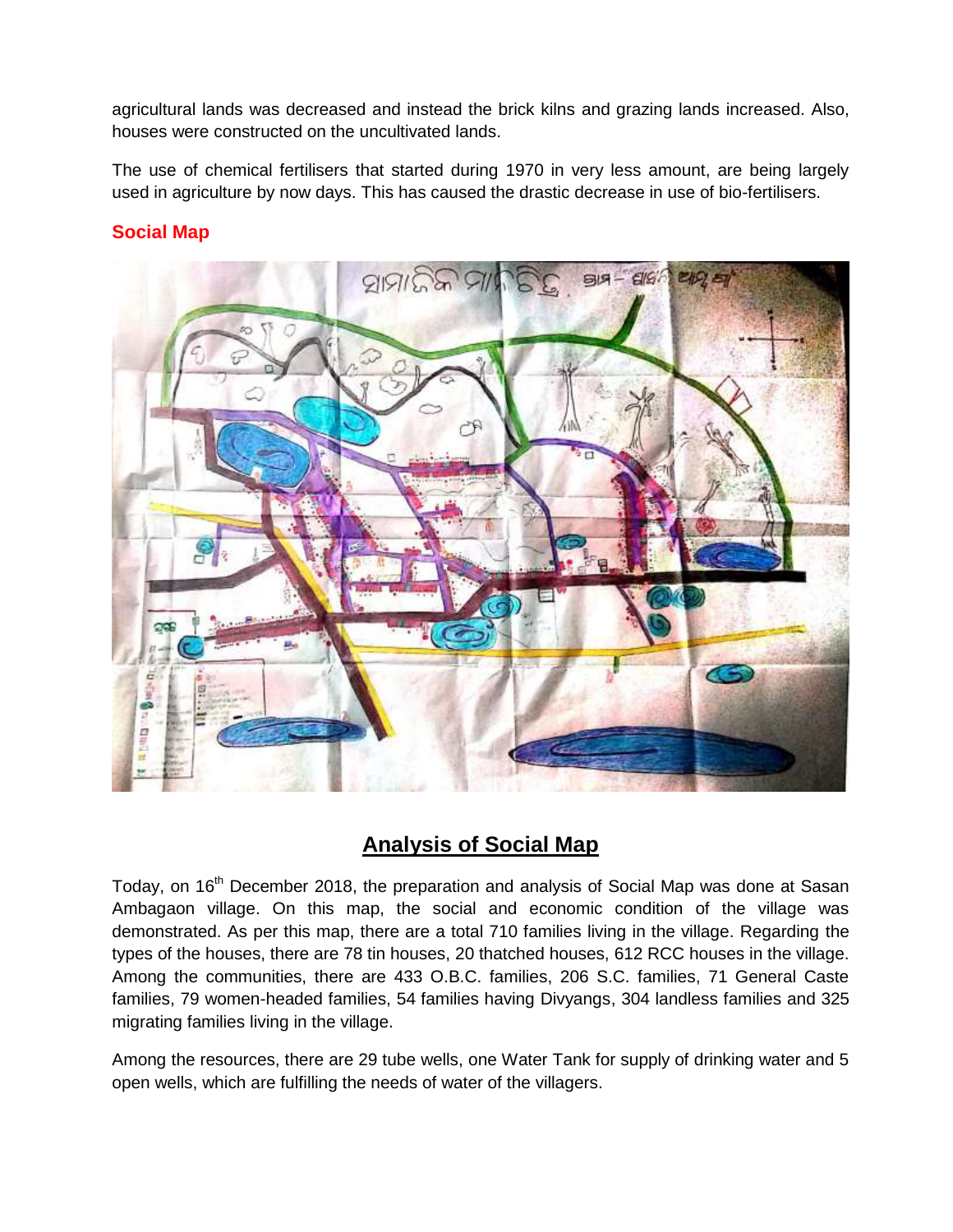There is a Sub-Post Office, one G.P. Office, one R.I. Office, Veterinary Centre, Electric Sub-Station, A.N.M. Centre, Anganwadi Centre and a High School to cater varieties of essential services to the villagers.

# **Resource Map**

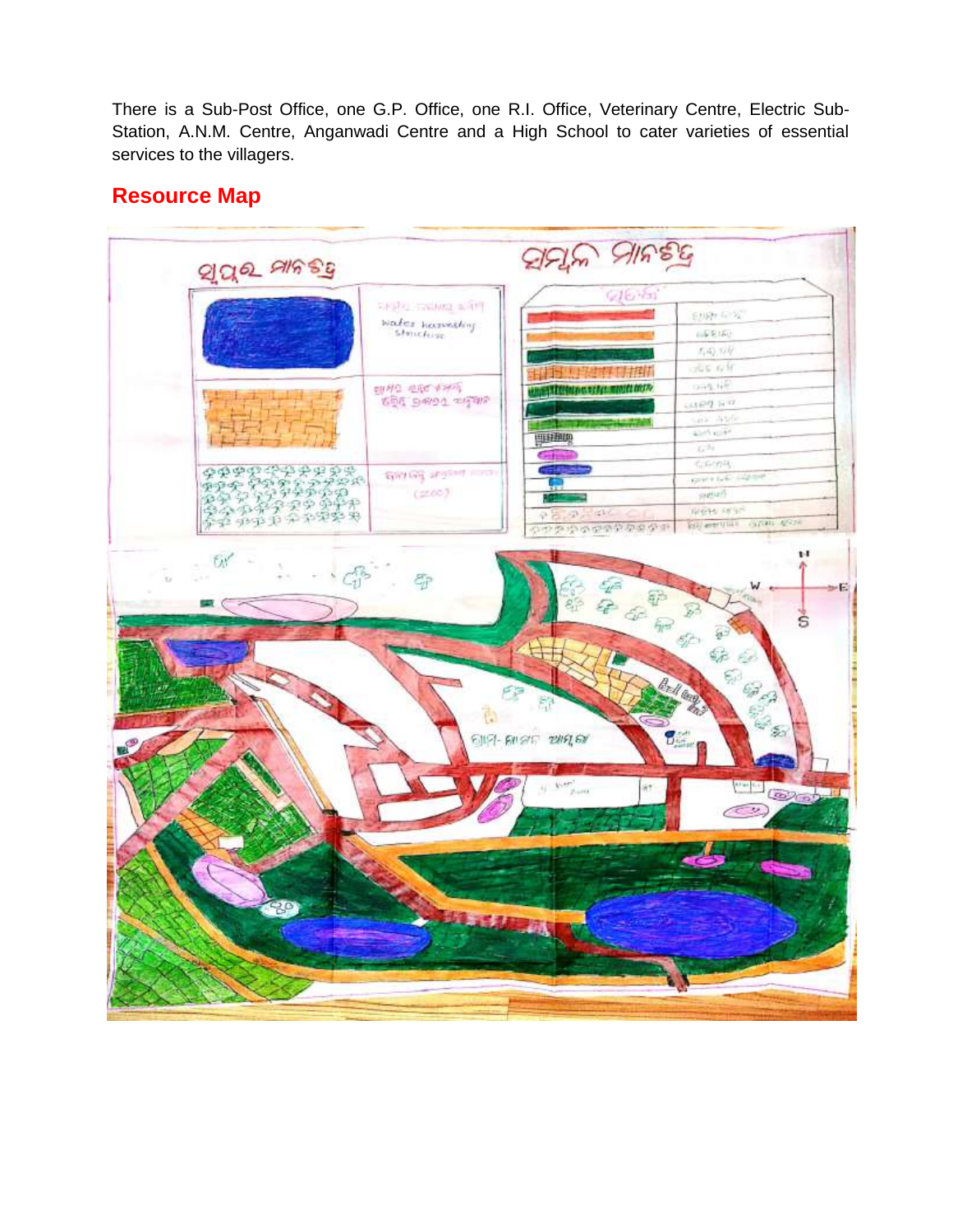#### **Analysis of the Resource Map**

Today, on 17<sup>th</sup> December 2019, the Resource Map of village Sasan Ambagaon was prepared. Through this map, the resources contributing to the economic enhancement of the villagers were identified. Whatever resources the village has, all the people whether rich, poor, landless, women-headed or families having Divyangs are getting benefitted from in every way possible. For example: the people are making use of the water of four water reservoirs in the village to grow Kharif crops in their lands. The herbal garden in the Gobardhan Hill meets the traditional medicinal requirements of the people in the village. The trees and plants in the nearby forest meet the day-to-day requirements of wood of the people. Similarly, the lands lying unused have been reserved for various institutions rendering varieties of services for the welfare of the villagers.

#### **Venn Diagram**

#### **Sasan Ambagaon Village:**

#### *(Within the village)*

- $\leftarrow$  G.P. office.
- $\leftarrow$  R.I. office
- **Pani Panchayat Committee**

#### *(At a distance)*

- ❖ 2 k.m.s Horticulture Office at Ralab-
- ❖ 3 k.m.s Cooperative Society at Nimigaon
- $\div$  4 k.m.s UGB, SBI, ITC (NGO) at Shikiri
- $\div$  7 k.m.s B.C.C. Bank at Samarajhola Chhak
- 9 k.m.s Agriculture Office, Forest Office, Fire Station, Police Station, Tahasil Office, Judicial Court, Block Office, Harsha Trust (NGO) at HInjilikatu
- $\div$  12 k.m.s Irrigation Office at Kukudakhandi

### **Analysis of the Venn Diagram**

With the active participation and cooperation of both the male and female members of the village, the preparation and analysis of the Venn Diagram was done. The objective of preparation of this Diagram was to identify various institutions and evaluate their services in providing essential services to the village. The villagers identified 18 such institutions and placed them serially taking into consideration their services related to use and management of lands. They placed The Gram Panchayat in No.1 since it has been implementing various activities for the use of lands like: land levelling, plantation, facilitating communication and linkage with different organizations who are working for the land management and development.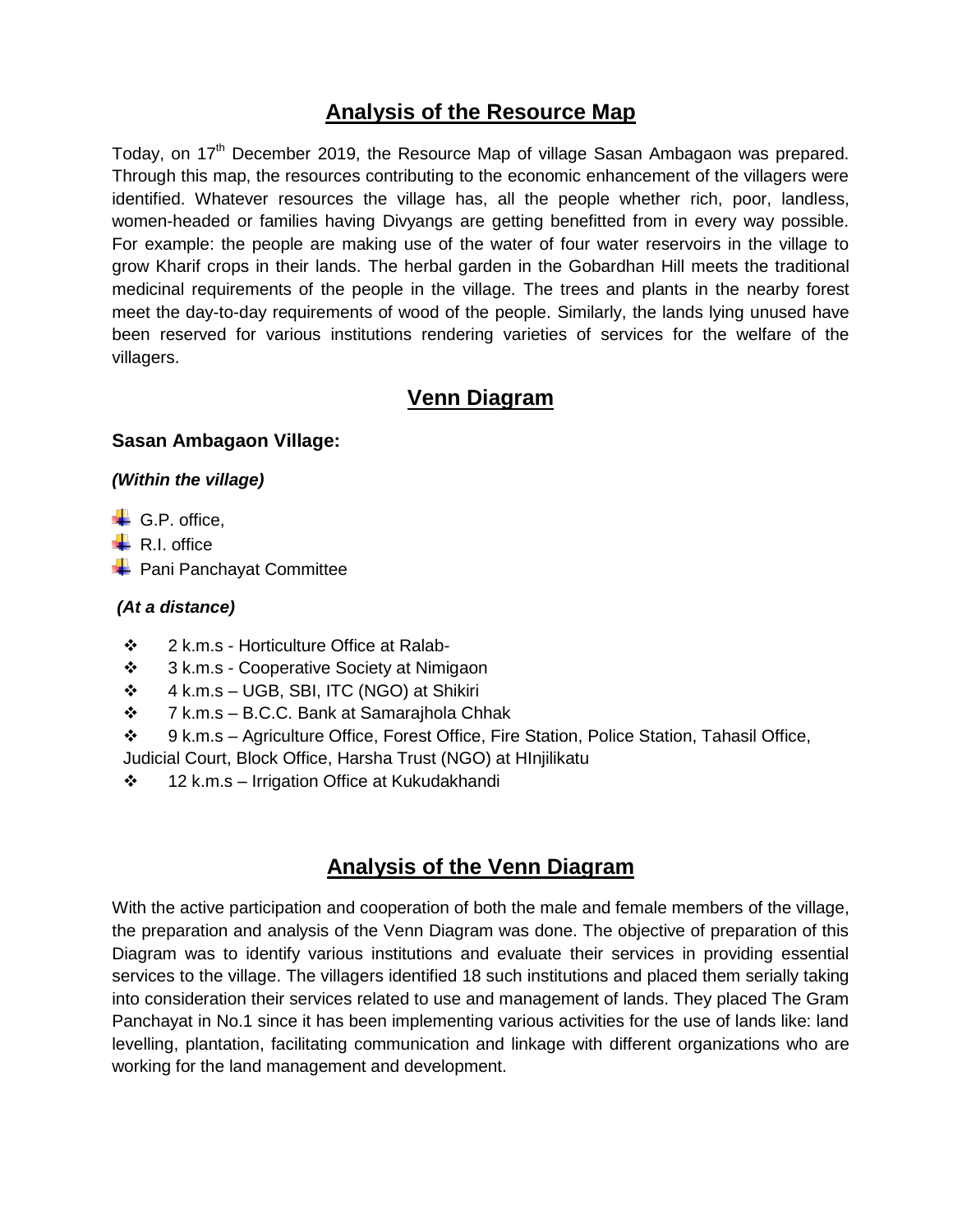Likewise: they placed the Block Office in No.2 because of its almost similar cooperation and activities for the land management of the village. Then they placed other institutions in the following order:

- No. 3 R.I. office
- No. 4 Tahasil Office
- No. 5 Pani Panchayat
- No. 6 Forest Department
- No. 7 Agriculture Department
- No. 8 Cooperative Society and Cooperative Bank
- No. 9 Irrigation Department
- No.10 N.G.O.s (ITC & Harsha Trust)
- No.11 Police Station
- No.12 Judicial Court
- No.13 Fore Station
- No.14 Horticulture Department '
- No.15 Utkal Gramya Bank
- No. 16 State Bank of India



### **Analysis of Seasonal Map**

Today, on 18<sup>th</sup> December 2018, the preparation and analysis of Seasonal Map of village Sasan Ambagaon was done at Rajiv Gandhi Seva Kendra in the village. The objective of this mapping was to find out how the people are using their lands during the year, in which period the lands are lying unused or uncultivated and how a plan of action can be prepared to use the cultivable lands during the entire year.

The analysis showed that the people are using their lands from July to September for paddy cultivation, January to April for pulses cultivation, and the entire year for betel leaf cultivation.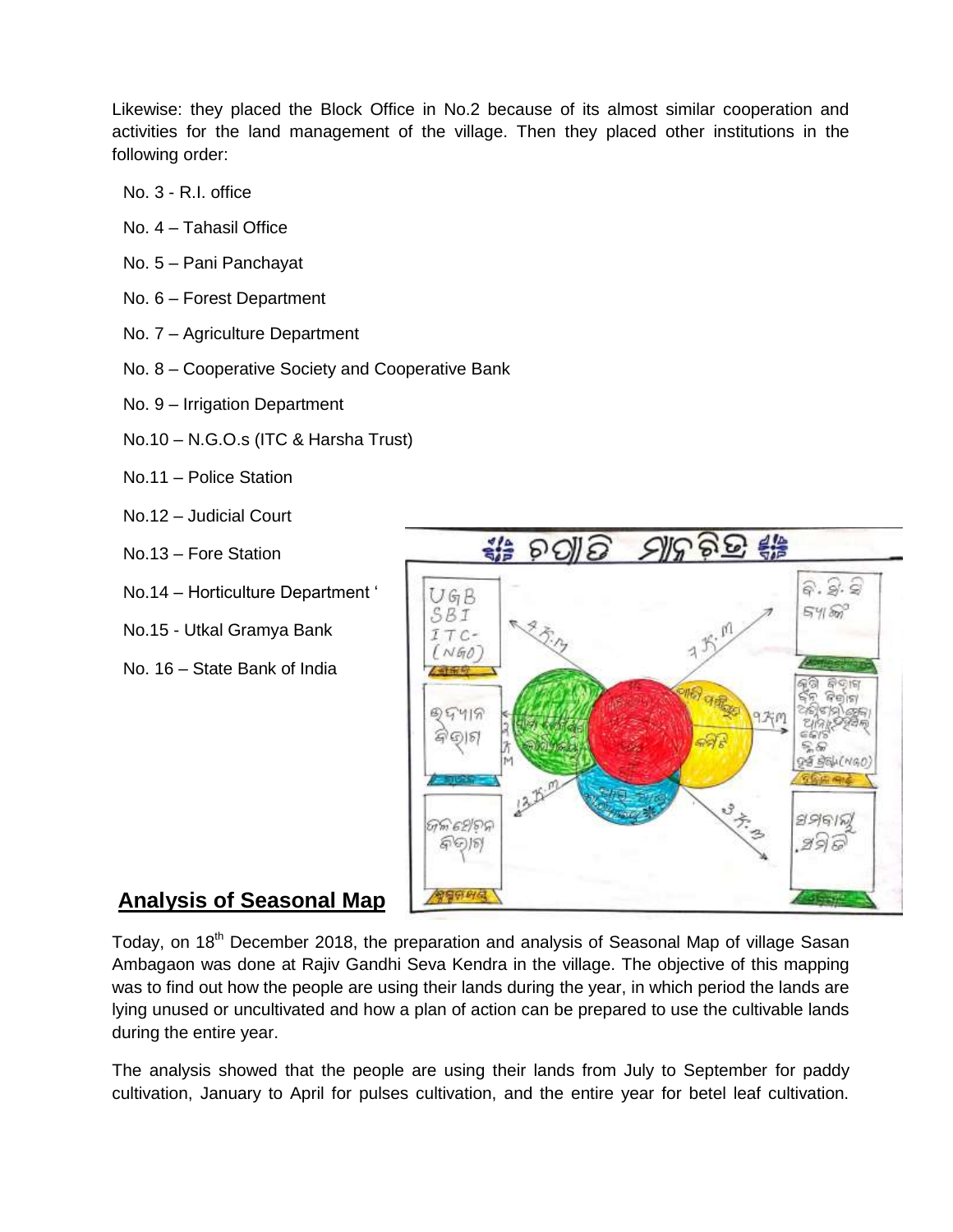Also, they use the lands from November to April for vegetable cultivation and June to September for Raggi cultivation. The lands during the rest of the months in the year lie uncultivated. And these are the months when the people in the village migrate to other states in search of works.

#### **Seasonality Map**

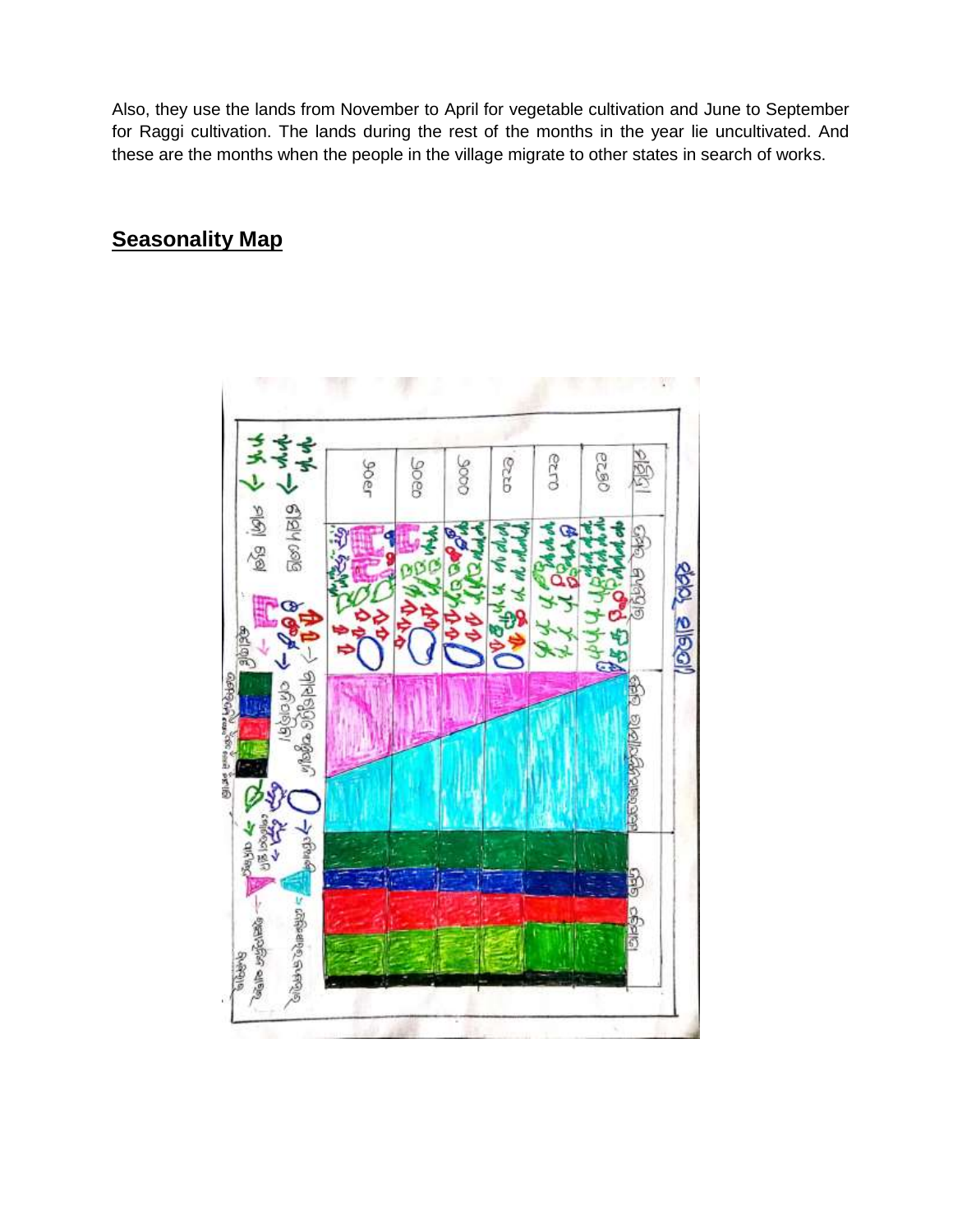#### **Use of Lands**

| <b>Types of</b><br>Land                  | <b>The Existing</b><br><b>Practices</b>                                                                                                                                                                   | <b>Opportunities</b>                                                                                                                                                              | <b>Recommendations of the</b><br><b>Coordinators / Facilitators</b>                                                                                         |
|------------------------------------------|-----------------------------------------------------------------------------------------------------------------------------------------------------------------------------------------------------------|-----------------------------------------------------------------------------------------------------------------------------------------------------------------------------------|-------------------------------------------------------------------------------------------------------------------------------------------------------------|
| <b>Forest Land</b><br>(125)<br>hectares) | <b>Plantation has</b><br>been done.                                                                                                                                                                       | - More plantation required<br>- Creation of orchard<br>- Preservation of forests<br>- Creation of water harvest<br>structures<br>- Conservation and<br>protection of wild animals | The crops can be protected<br>from the wild animals if<br>plantations are done in the<br>forests massively.                                                 |
| Grazing<br>Land $(40)$<br>hectares)      | - Some part of<br>the grazing<br>lands have<br>been converted<br>into homestead<br>lands<br>- Being used for<br>grazing of<br>domestic<br>animals<br>- Being used for<br>the play ground<br>of the school | - This can be developed as a<br>good source of cattle<br>feeding.                                                                                                                 | - The Gram Panchayat can<br>develop fodder cultivation<br>and plantation for the<br>animal resources making<br>linkages with the<br>agriculture department. |
| <b>Waste Land</b><br>(50 hectares)       | - Varieties of<br>crops are being<br>grown.                                                                                                                                                               | - There is scope for cottage<br>industries.                                                                                                                                       | - Land acquisition should be<br>done with the<br>recommendation of the<br>Tahasildar.                                                                       |
| Agricultural<br>Lands (300<br>hectares)  | - Doing paddy<br>and pulses<br>cultivation<br>- Growing<br>vegetables in<br>some parts                                                                                                                    | - There is scope for<br>preservation of water.<br>- There is scope for various<br>crops and vegetable<br>cultivation.<br>- There is scope of<br>marketing.                        | - The depth of 04 ponds has<br>to been increased for the<br>purpose of water<br>preservation.                                                               |
| Crematory (3<br>hectares)                | - It is left barren.                                                                                                                                                                                      | - Plantation can be done.<br>- Boundary wall can be<br>constructed.<br>- A rest shed can be<br>constructed.                                                                       |                                                                                                                                                             |

### **Problem Tree Analysis**

Today, on 18<sup>th</sup> December 2018, with the active participation and cooperation of the villagers of Sasan Ambagaon, the Problem Tree analysis was done. Through this analysis, it was tried to know and analyse the problems of the village, their underlying causes and the effects. Also, it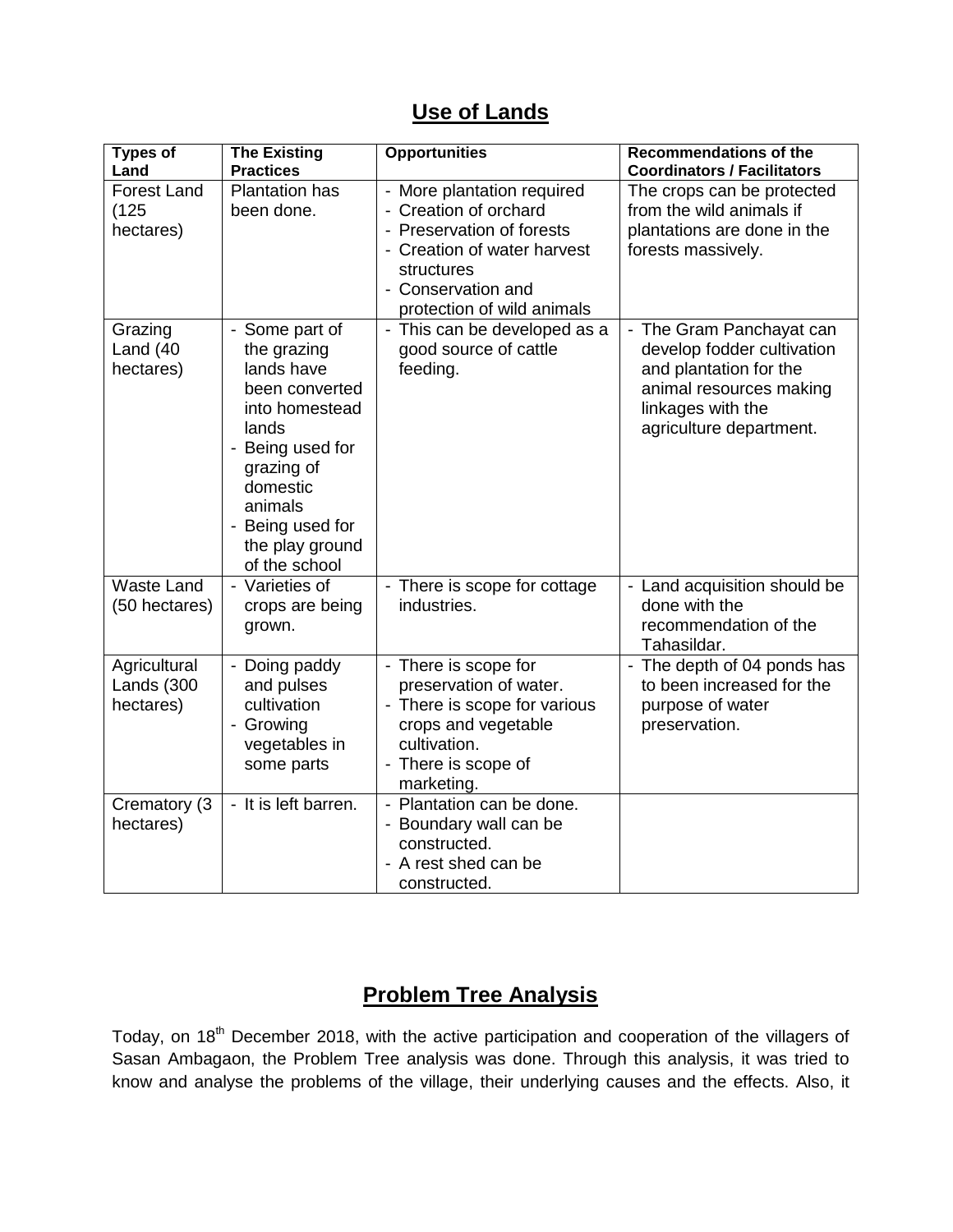was focused to build a perception of the villagers to come out with the possible permanent ways to prevent those problems. As per the analysis, the 3 major problems were:

- Water scarcity for the use of lands
- Deprivation of the share-croppers from different Govt. benefits
- Landlessness of the people

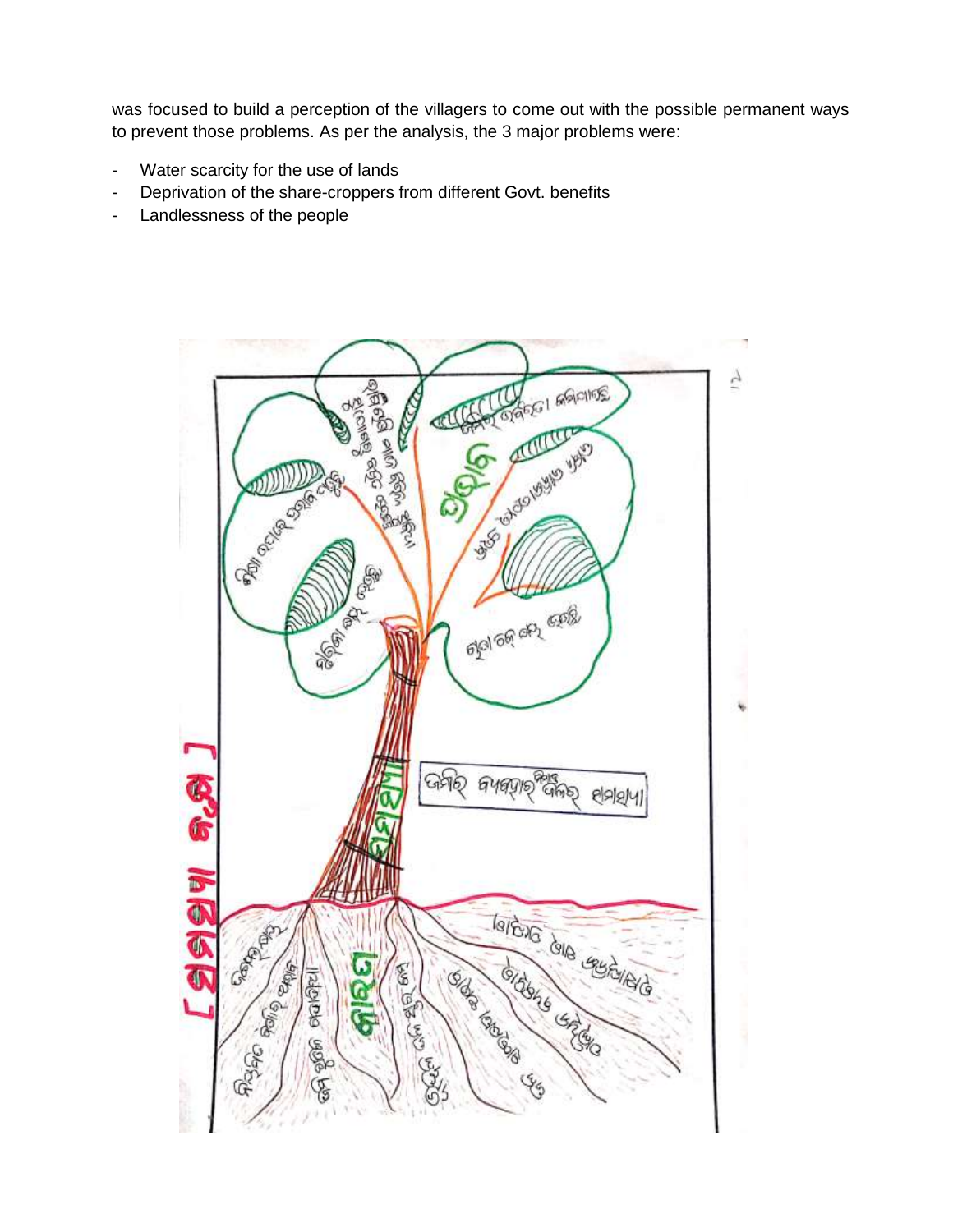### **The Problem Tree**

#### *The Problem:*

 $\overline{\phantom{a}}$  Water scarcity for the use of lands

#### *The causes of the Problem:*

- **\*** Deforestation
- **\*** Lack of regular and timely rainfall
- $\cdot \cdot$  The lands are sloppy for which they cannot retain the rain water
- **↑ The ground level water is less**
- **Lack of water preservation system**
- $\div$  Increase in the use of polythene
- $\div$  Rampant use of chemical fertilisers

#### *The effects of the Problem:*

- > Erosion of soil
- $\triangleright$  Impacting the education of the children
- $\triangleright$  The share-croppers are deprived of different Govt. benefits
- $\triangleright$  The fertility of the soil is being decreased.
- $\triangleright$  The lives and livelihoods are being affected.
- $\triangleright$  Decrease in the agricultural pattern

### **Analysis of the Problems**

| <b>The Problems</b>                                                        | Causes of the<br><b>Problems</b>                                                                                                                                                                                                                                            | <b>Effects</b>                                                                                                                                                                                                                                                                                                                           | <b>Management of</b><br>the Problems                                                                                                                                                                   | Possible ways of<br><b>Solution</b>                                                                                                                                                                                                     |
|----------------------------------------------------------------------------|-----------------------------------------------------------------------------------------------------------------------------------------------------------------------------------------------------------------------------------------------------------------------------|------------------------------------------------------------------------------------------------------------------------------------------------------------------------------------------------------------------------------------------------------------------------------------------------------------------------------------------|--------------------------------------------------------------------------------------------------------------------------------------------------------------------------------------------------------|-----------------------------------------------------------------------------------------------------------------------------------------------------------------------------------------------------------------------------------------|
|                                                                            |                                                                                                                                                                                                                                                                             |                                                                                                                                                                                                                                                                                                                                          | (existing<br>practices)                                                                                                                                                                                |                                                                                                                                                                                                                                         |
| $\mathbf 1$ .<br>Scarcity of<br>water for the<br>purpose of<br>agriculture | Lack of of water<br>harvest /<br>preservation<br>Lack of regular<br>and timely rainfall<br>The lands are<br>sloppy for which<br>they cannot retain<br>the rain water<br>The ground level<br>water is less<br>Lack of water<br>preservation<br>system<br>Increase in the use | > Erosion of soil<br>Impacting the<br>$\blacktriangleright$<br>education of the<br>children<br>$\triangleright$ The share-<br>croppers are<br>deprived of<br>different Govt.<br>benefits<br>$\triangleright$ The fertility of the<br>soil is being<br>decreased.<br>$\triangleright$ The lives and<br>livelihoods are<br>being affected. | The<br>✓<br>villagers are<br>depending<br>upon the<br>rains only.<br>During<br>✓<br>scarcity of<br>water, they<br>are<br>depending<br>upon the<br>only small<br>pond they<br>have in their<br>village. | The depth of<br>O<br>04 ponds has<br>to been<br>increased for<br>the purpose of<br>water<br>preservation.<br>(Kalua Ghai,<br>Haj, Jogia<br>Pond and<br>Sapua Pond)<br>Use of solar<br>lo.<br>engines /<br>vehicles<br>Conservation<br>O |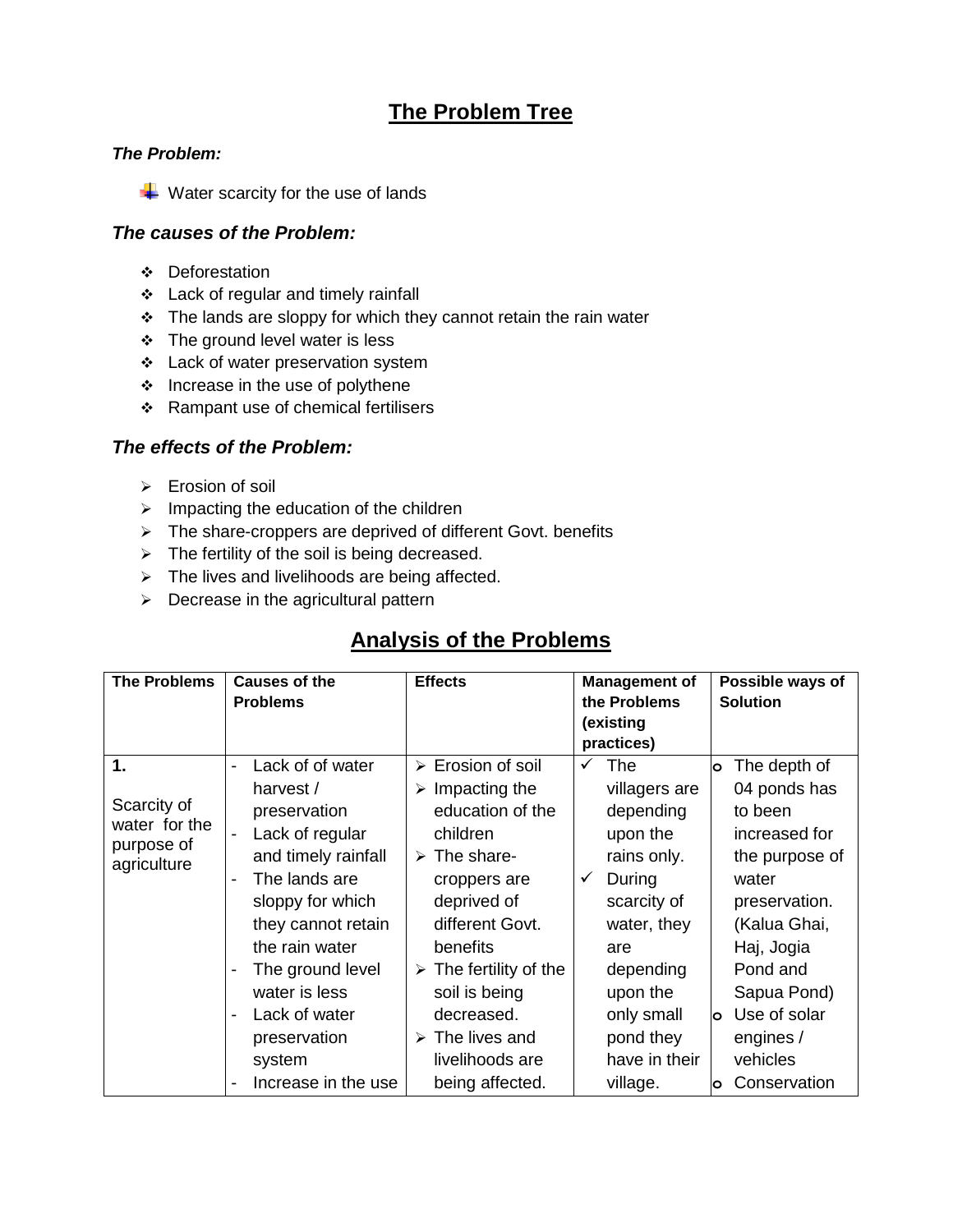| 2.<br>Deprivation<br>of the share-<br>croppers<br>from different<br>Govt.<br>benefits | of polythene<br>Rampant use of<br>chemical fertilisers<br>Rampage of wild<br>animals<br>Exploitation of the<br>$\overline{\phantom{0}}$<br>land owner<br>No written<br>$\overline{\phantom{0}}$<br>document with the<br>share-croppers<br>No such<br>$\overline{\phantom{0}}$<br>benefitting policies<br>of the Govt. for the<br>share-croppers | $\triangleright$ Decrease in the<br>agricultural<br>pattern<br>$\triangleright$ The lands are<br>not being used<br>appropriately.<br>$\triangleright$ The share<br>croppers are not<br>able to get any<br>benefit when the<br>crops are<br>affected and<br>wasted for any<br>reason.<br>$\triangleright$ The migration is<br>increasing.<br>$\triangleright$ The children of<br>the share<br>croppers are<br>getting deprived<br>from higher<br>education.<br>$\triangleright$ These families<br>are deprived of<br>social security<br>schemes.<br>$\triangleright$ Most of the lands<br>are lying | $\checkmark$<br>The<br>conditions<br>made with<br>the owners<br>are<br>sometimes<br>changed.<br>Some of the<br>✓<br>owners<br>even give<br>their lands<br>to the<br>share-<br>croppers to<br>the next<br>year without<br>any<br>condition. | of Grazing<br>lands<br>Protection /<br>O<br>conservation<br>of wild animals<br>The<br>lo.<br>beneficiaries<br>have to be<br>linked with<br>different<br>schemes of<br>the Govt. like:<br>Basundhara,<br><b>MGNREGA</b><br>etc. |
|---------------------------------------------------------------------------------------|-------------------------------------------------------------------------------------------------------------------------------------------------------------------------------------------------------------------------------------------------------------------------------------------------------------------------------------------------|----------------------------------------------------------------------------------------------------------------------------------------------------------------------------------------------------------------------------------------------------------------------------------------------------------------------------------------------------------------------------------------------------------------------------------------------------------------------------------------------------------------------------------------------------------------------------------------------------|--------------------------------------------------------------------------------------------------------------------------------------------------------------------------------------------------------------------------------------------|--------------------------------------------------------------------------------------------------------------------------------------------------------------------------------------------------------------------------------|
|                                                                                       |                                                                                                                                                                                                                                                                                                                                                 | uncultivated.                                                                                                                                                                                                                                                                                                                                                                                                                                                                                                                                                                                      |                                                                                                                                                                                                                                            |                                                                                                                                                                                                                                |
| 3.<br>Landlessness                                                                    | Excessive use of<br>liquor<br>$\overline{a}$<br>Many outsiders<br>are coming and<br>residing in the<br>village.<br>Problem of dowry<br>-<br>in the marriage<br>system<br>Unemployment                                                                                                                                                           | $\triangleright$ Affects lives and<br>livelihood<br>$\triangleright$ The people are<br>getting deprived<br>of the basic<br>needs and<br>services.<br>$\triangleright$ Affecting the<br>education of the<br>children<br>$\triangleright$ Deprived of<br>Govt. schemes<br>and programmes                                                                                                                                                                                                                                                                                                             | Acquiring of<br>✓<br>Govt. lands<br>available in<br>and around<br>the village<br>and<br>distribute<br>hem among<br>the landless<br>people.                                                                                                 | Inclusion in<br>$\circ$<br><b>Basundhara</b><br>scheme<br>Inclusion in<br><b>lo</b><br>housing<br>scheme<br>Promotion of<br>o<br>cottage<br>industries<br>Development<br>o<br>of labour in the<br>locality.                    |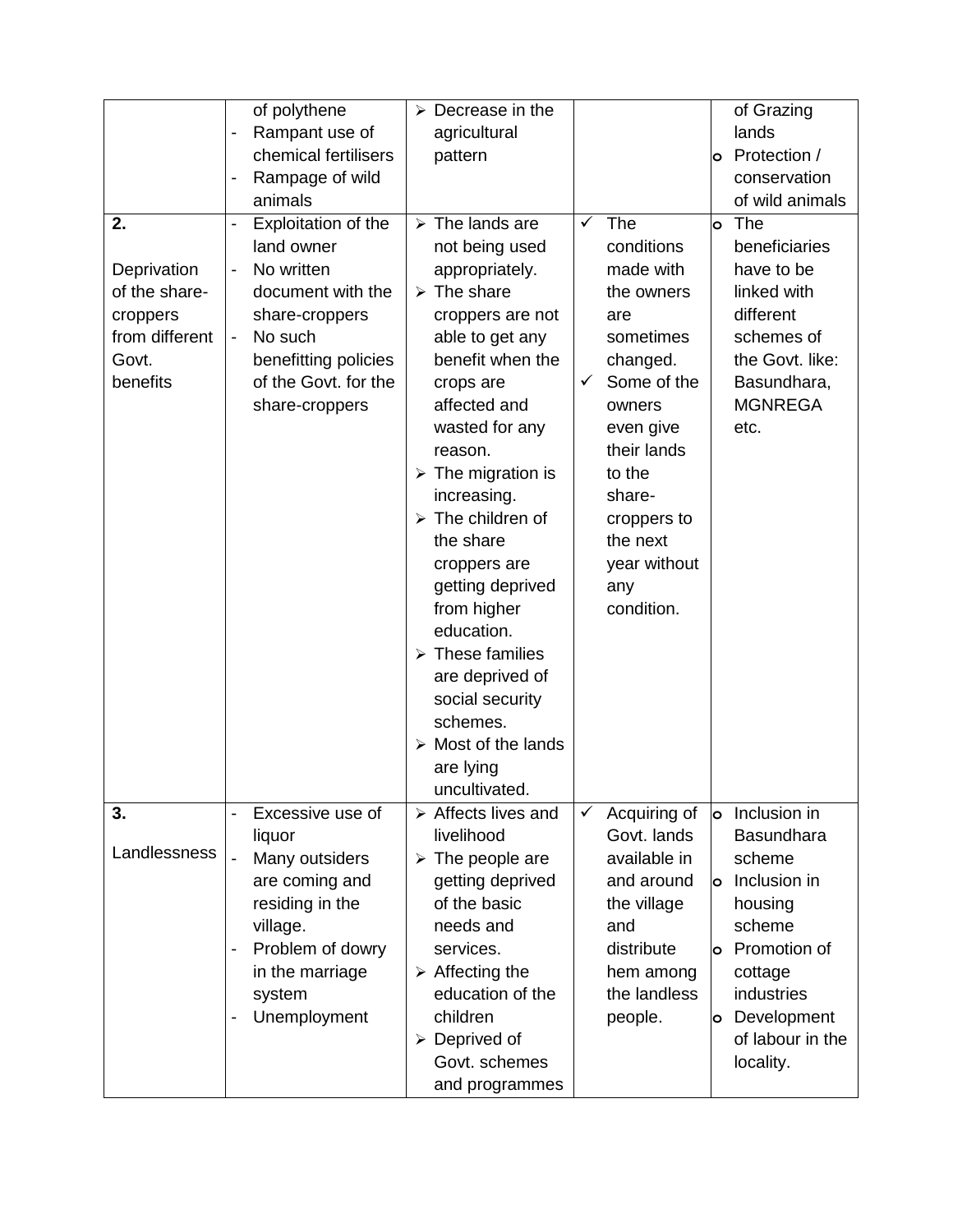|  | Increase in |  |
|--|-------------|--|
|  | migration   |  |

# **Plan of Action**

| <b>The</b><br><b>Problems</b>                                             | <b>Expectations</b>                                                                                                                    | Ways of<br><b>Solution</b>                                                                                                                                                                                                                                                                                                                                                                                   |                                                                                                                                                                                                                                                                                                                                                | How to do?                                                                                                                                                                                                                                                      |                                                                                                                                                   | Year |
|---------------------------------------------------------------------------|----------------------------------------------------------------------------------------------------------------------------------------|--------------------------------------------------------------------------------------------------------------------------------------------------------------------------------------------------------------------------------------------------------------------------------------------------------------------------------------------------------------------------------------------------------------|------------------------------------------------------------------------------------------------------------------------------------------------------------------------------------------------------------------------------------------------------------------------------------------------------------------------------------------------|-----------------------------------------------------------------------------------------------------------------------------------------------------------------------------------------------------------------------------------------------------------------|---------------------------------------------------------------------------------------------------------------------------------------------------|------|
|                                                                           |                                                                                                                                        |                                                                                                                                                                                                                                                                                                                                                                                                              | Govt.                                                                                                                                                                                                                                                                                                                                          | <b>Villagers</b>                                                                                                                                                                                                                                                | <b>Others</b>                                                                                                                                     |      |
| 1.<br>Scarcity<br>of water<br>for the<br>purpose<br>of<br>agricultur<br>е | - Deepening<br>of water<br>sources<br>like ponds<br>and wells<br>Manageme<br>$\overline{\phantom{0}}$<br>nt of the<br>water<br>sources | Deepening<br>$\blacksquare$<br>of Kalua<br>Ghai, Jogia<br>Bandha,<br>Sapua<br>Bandha and<br>Haj<br>Use of solar<br>instruments<br>for irrigation<br>Plantation<br>on the<br>boundary<br>line of the<br>lands<br>Provision for<br>the<br>conservation<br>of wild lives<br>Developmen<br>t of grazing<br>lands<br>Provision of<br>Cold<br>Storage for<br>the<br>preservation<br>of<br>agricultural<br>products | - The Govt.<br>will provide<br>financial<br>assistance<br>To include<br>the eligible<br>beneficiarie<br>s in the<br>existing<br>schemes<br>and<br>programme<br>s of the<br>Govt.<br>- The Gram<br>Panchayat<br>will include<br>the people<br>in the<br><b>MGNREGA</b><br>- The Forest<br>department<br>will provide<br>financial<br>assistance | - The villagers<br>will develop<br>plans and<br>make effective<br>management<br>of resources.<br>- The Govt.<br>agencies will<br>make linkages<br>and<br>communicatio<br>ns.<br>- The villagers<br>will select and<br>provide place<br>for the cold<br>storage. | - The<br>N.G.O.s<br>will help<br>in<br>preparing<br>plans<br>- They will<br>support<br>with the<br>new<br>technolog<br>ies and<br>equipmen<br>ts. | 2019 |
| 2.<br>Deprivatio<br>n of the<br>share-<br>croppers<br>from<br>different   | Govt. should<br>provide<br>different<br>benefits to<br>the share-<br>croppers.                                                         | New policies<br>$\overline{a}$<br>should be<br>taken up by<br>the Govt.<br>To create a<br>better                                                                                                                                                                                                                                                                                                             | Financial<br>assistanc<br>e<br>Assistanc<br>$\overline{\phantom{0}}$<br>e of new<br>technique                                                                                                                                                                                                                                                  | Preparation of<br>Planning<br>Coordination<br>and<br>networking<br>with different<br>Govt. offices                                                                                                                                                              | The<br><b>NGOs</b><br>will<br>sensitize<br>on<br>various<br>Govt.<br>schemes                                                                      | 2019 |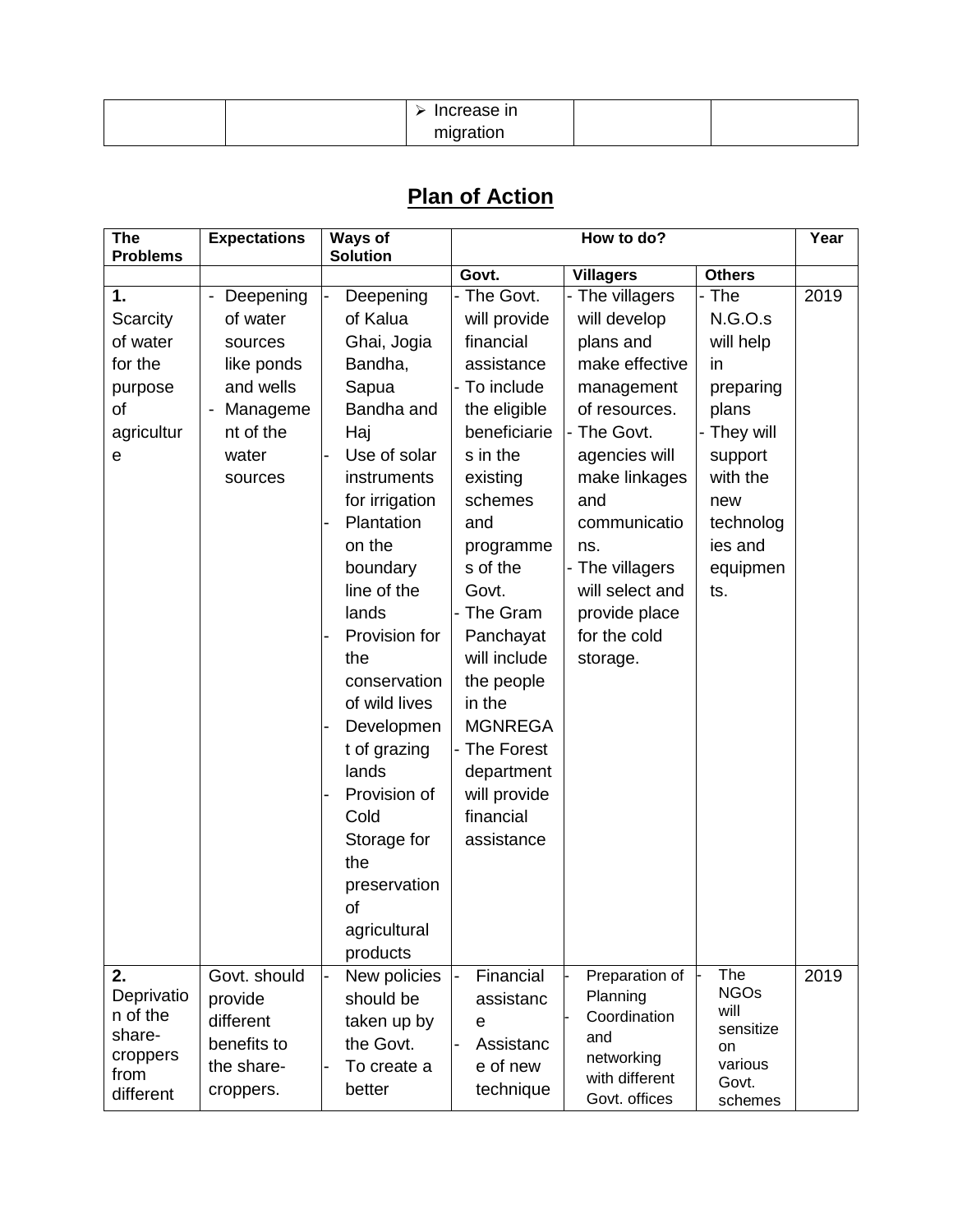| Govt.                     | understandi    | s and       | and            | and                |      |
|---------------------------|----------------|-------------|----------------|--------------------|------|
| benefits                  | ng among       | equipmen    | departments    | program            |      |
|                           | the share-     | ts          |                | mes.<br>Coordinat  |      |
|                           | croppers       |             |                | ion and            |      |
|                           | and the        |             |                | cooperati          |      |
|                           | owners         |             |                | on in              |      |
|                           | Provision of   |             |                | preparati<br>on of |      |
|                           | irrigation     |             |                | planning           |      |
|                           | facility       |             |                |                    |      |
|                           | Conservatio    |             |                |                    |      |
|                           | n and          |             |                |                    |      |
|                           | protection     |             |                |                    |      |
|                           | wild animals   |             |                |                    |      |
| 3.<br>No one              | To identify    | Inclusion   | Preparation    | Cooperati          | 2019 |
| would be<br>Landlessn     | the landless   | of the      | of planning    | on in              |      |
| ess of the<br>landless in | families       | landless    | Identification | planning           |      |
| villagres<br>the village  | through the    | families in | of lands       | process            |      |
| All landless              | village        | the         | Application    |                    |      |
| people                    | meeting        | housing     | to the Govt.   |                    |      |
| would be                  | Identification | and land    |                |                    |      |
| included                  | Govt. lands    | schemes     |                |                    |      |
| with the                  | Preparation    | Promotion   |                |                    |      |
| Govt.                     | of Plan        | of cottage  |                |                    |      |
| The                       | Submission     | industries  |                |                    |      |
| migration                 | of             | in the      |                |                    |      |
| would be                  | application    | village     |                |                    |      |
| checked to                | to the Govt.   | Imparting   |                |                    |      |
| some                      |                | of          |                |                    |      |
| extent.                   |                | trainings   |                |                    |      |
|                           |                | for         |                |                    |      |
|                           |                | various     |                |                    |      |
|                           |                | livelihood  |                |                    |      |
|                           |                | programm    |                |                    |      |
|                           |                | es          |                |                    |      |
|                           |                |             |                |                    |      |
|                           |                |             |                |                    |      |